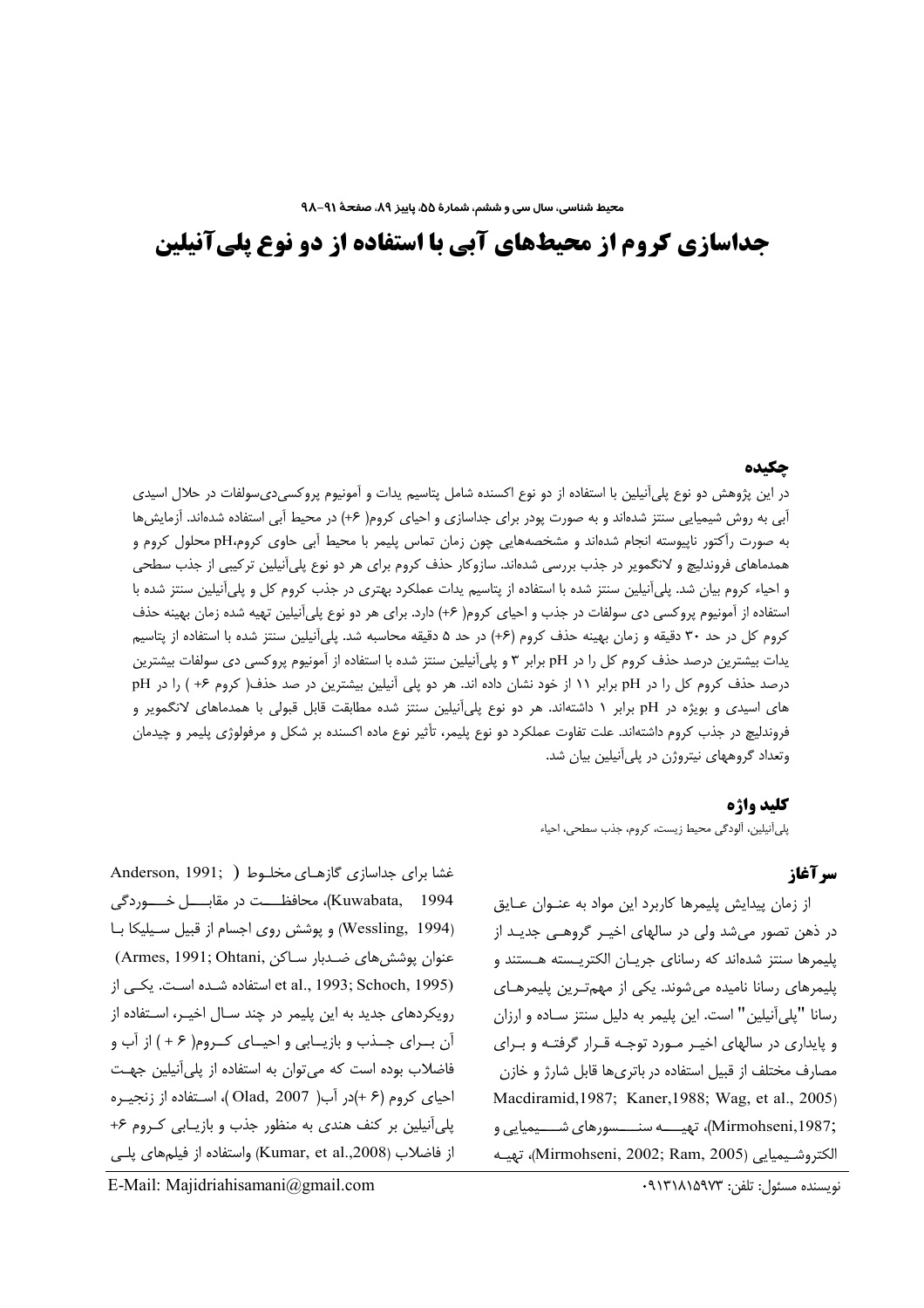ایفا می کند و به کمک آنیلین موجود در محلول احیا میشــود و به محصول نهايي تبديل ميشـود ايـن تغييـرات باعـث تغييـر رنگ محلول و سبز رنگ شدن آن مـیشـود ایـن حالـت پلـی أنیلین اصطلاحاً امردالین پروتوندار شده است کـه بــه رنـگ سبز است (طرح ج). اگر شرایط اکـسایش قــویتــری اســتفاده شود پلی آنیلین به شکل پرنیگرانیلین پروتـوندار شـده تبـدیل میشود که آبی رنگ است (طرح د) و چنانچه پلی آنیلین با باز شستوشوداده شود به فرم امردالین پایه تبـدیل مـیشـود کـه اين فرم نيز به رنگ آبـي اسـت (طـرح ه). تحقيقـات صـورت گرفته مبین آناستکه شرایط سنتز پلـیآنیلـین از جملـه نــوع مادهٔ اکسنده، دما، pH و نوع حلالی کـه آنیلـین در آن سـنتز میشود بر مرفولوژی و رسانایی پلیمر سنتز شـده اثـر بـسزایی (Yong, 1989; Campus, 1999; Jing, 2003) بنابراین به نظر می رسد مشخصههای ذکر شده بر توانایی جذب و احیای کروم با پلیآنیلین به دلیـل تغییـر سـطح واحـد جرم پليمـر و همچنـين خـواص الكتروشـيمايى آن اثـر گـذار خواهند بود. دراین تحقیق به بررسی تأثیر دو نوع مـادهٔ اکـسنده شامل پتاسيم يدات و آمونيوم پروكسي دي سـولفات (آمونيـوم پرسولفات) بر توانایی حذف کروم با دو نوع پلــیآنیلــین پرداختــه شده و شرایط مختلف از قبیل میزان زمان تماس بـین پلیمـر و محلول کروم، pH محلول کروم و همدماهای جذب لانگمـویر و فروندليچ مورد بررسي قرار گرفته است.

### **مواد و روش بررسی(مواد)**

در این پژوهش همه مواد شیمیایی استفاده شده بــه دلیــل داشتن خلوص زیاد بدون خالصسازی بیـشتر مـصرف شـدند، بجز مونـومرآنیلین کـه قبـل از اسـتفاده، تقطیـر و در یخچـال نگهداری شد. مونومرآنیلین، سولفوریک اسـید، پتاسـیم یـدات، آمونيوم يروكسي دي سولفات، يودر كربن فعال همگـي از نــوع آزمایشگاهی و از شرکت مرک تهیه شدند. همچنین در تمـامی آزمایشها از آب مقطر بدون یون استفاده شد.

# **دستگاهها**

در ایـن پـژوهش از تـرازوی تجزیـهای مـدل FR۲۰۰، همـزن مغناطيـسى مـدل ٢٠ MK، دسـتگاه جـذب اتمـي از شركت واريان مدل Spectra AA بـا شـعلهٔ اسـتيلن–هـوا و طـول مــوج nm ۴۲۹ و شــكاف روزنــه nm ۰/۵ دســتگاه اسيكترو فوتومتراز شركت واريان مـدل Cary 300 بـا شـدت

آنیلین بـرای احیـای کـروم (۶+) از آب اشـاره کـرد ( Farrel, 2005). پليأنيلين بيشتر بـه روشــهاى شیمیایی، الکتروشیمیایی و کلوئیدی بـه صـورت فـیلم و پـودر سنتز میشود. در سنتز شیمیایی پودر پلیآنیلین معمولاً مونــومر آنیلین  $\rm (C_6H_5NH_2)$  به محلول اسیدی حاوی اکسیدانت اضافه میشود و محلول به مدت چند ساعت هم زده میشود و پلیمـر حاصل با فیلتراسیون جـدا شـده و پـس از شــستوشــو بــا آب Kaner, ) مقطر در دمای محیط خشک شده و مصرف می شود 1988 ). برای سنتز پلیآنیلین میتوان از مـادههـای اکـسنده مختلف نظیر پتاسیم یـدات و آمونیــوم پروکـسی دی ســولفات (آمونیوم پر سولفات) در حلالهای آبی و غیر آبی در مجـاورت اسیدهای مختلفی مانند اسید سولفوریک استفاده کرد ( ,Yong 1989). پلیآنیلین به حالتهای مختلـف بــا رنگهــای مختلـف قابــل تهيـــه اســت. مهـــمتــرين حالــت پلـــىآنيلــين، امــردالين پروتوندار شده است که به رنگ سبز است. شکل شـمارهٔ (۱) سـازوكار تــشكيل پلــىأنيلــين را نــشان مــىدهــد. در محلــول اسیدی، آنیلـین بــه شــکل کــاتیون آنیلینیــوم موجــود اســت و كاتيون راديكال أنيلين بـه عنــوان اولــين محـصول اكــسايش فرض میشود( طرح الف)؛ سپس رادیکالهای کـاتیون آنیلـین در رشـد زنجيـر پرنيگـرانيلين شـركت مـىكننـد ( طـرح ب). اسیدیته محلول در حین واکـنش پلیمـر شـدن در اثـر کــاهش پروتونها افزايش مىيابد.

 $\mathsf{NH}_3^{\oplus} \rightleftharpoons \bigcirc$   $\bigcirc$   $\mathsf{NH}_2^{\oplus}$  +  $\mathsf{H}^\oplus$  + e + **NH2** <sup>+</sup> <sup>+</sup> **NH2** + **NH** <sup>+</sup> **NH2** <sup>+</sup>**2H** + +**2e () - NH**  $\langle$  $\rangle$  $\rangle$  $\stackrel{\oplus}{\longrightarrow}$  **<b>NH**  $\langle$   $\rangle$   $\rangle$   $\stackrel{\oplus}{\longrightarrow}$  **NH**  $\langle$   $\rangle$   $\rangle$   $\stackrel{\oplus}{\longrightarrow}$  **NH**  $\langle$   $z \rangle$ + **NH** <sup>+</sup> **NH ( ) - NH** <sup>+</sup> **NH** - **e NH** <sup>+</sup> **NH H NH N** + **( ) -** - **شکل شمارة (1): سازوکار تشکیل پلیآنیلین** 

مادة اكسنده نظير آمونيوم پر سولفات( يا پتاسيم يـدات ) الكترون دريافت كرده و احيا مىشوند. زمانى كه تمام اكـسنده موجود در محلول مصرف میشود پرنیگرانیلین نقش اکسنده را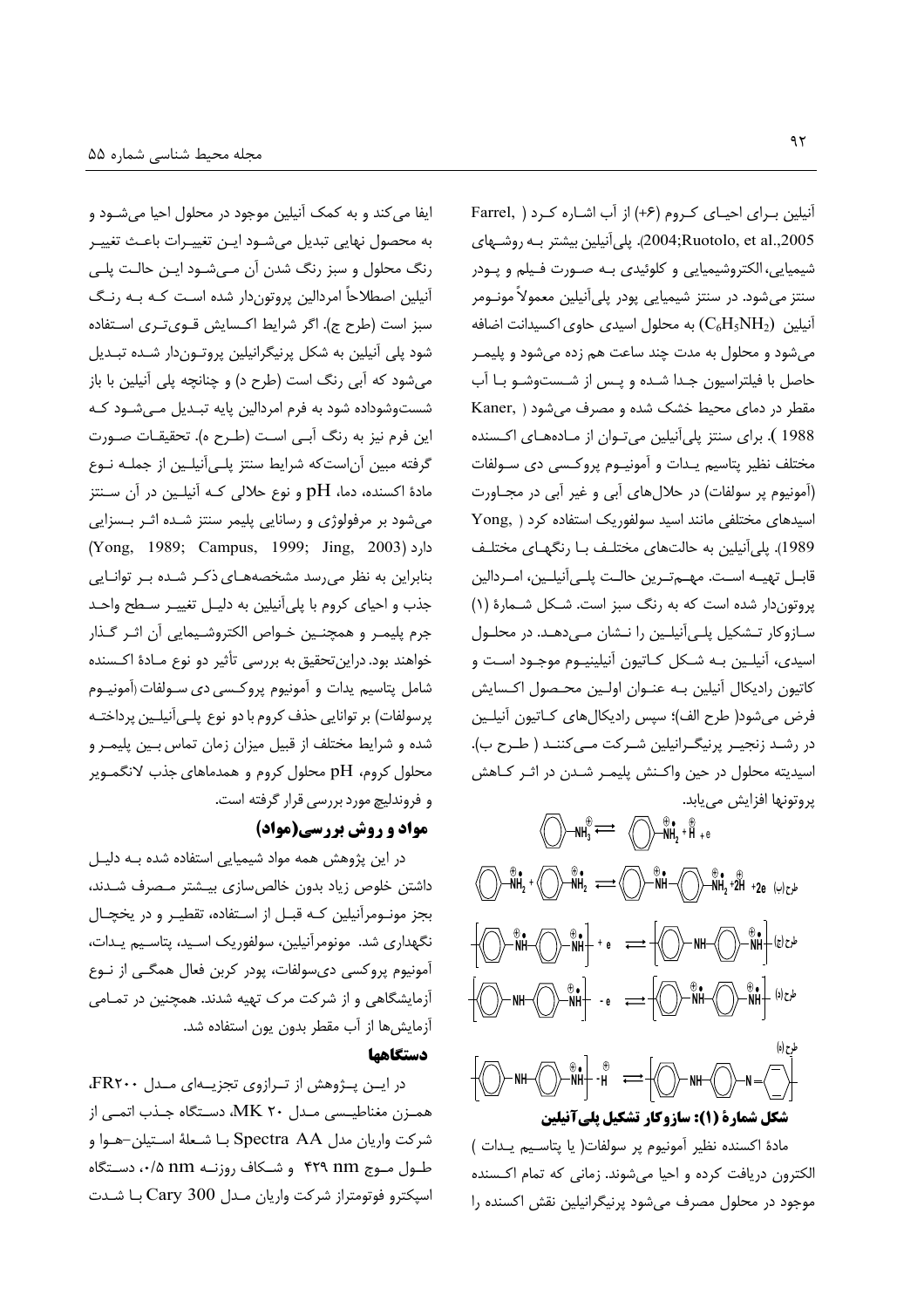بهینهٔ جذب کـروم شـش ظرفیتـی در طـول مـوج ۳۷۰nm و ميكرســـكوپ الكتـــرون پويــــشى ( Scan Electron Microscope) مدل LEO 440i استفاده شده است.

# روش تهية يليآنيلين

برای تهیهٔ شیمیایی پلیآنیلین از پتاسیم پـدات  $\rm{KIO}_{3}$  و آمونيــوم پروكــسى دى ســولفات  $\mathrm{NH_4})_2\mathrm{S_2O_8}$  بــه عنــوان اکسنده و برای تهیه محلول اسیدی از سولفوریک اسـید M۱ در آب مقطر استفاده شده است. به این منظور ابتدا ٢٠٠Cc محلــول اســيدي 1M تهيـــه كــرده، ســپس ١/۶g اكــسنده (٠/٠٣٧M) به محلول اسيدي افـزوده، بـه وسـيلة همـزن مغناطیسی همزده می شود تا محلول یکنواختی به دست آید.

يس از حـل شـدن كامـل اكـسنده، ٢CC مونـومر آنيلـين خالص (۰/۱۰۷M) که سـه مرتبـه تقطيـر شـده، بـه محلـول تزریــــق و بـــه مــدت ۵ ســاعت در دمــای محــیط بــا همــزن مغناطیسی همزده میشود. چند دقیقه پس از تزریــق مونــومر، محلول تغییر رنگ داده، سبز رنگ میشود و با گذشت زمـان رنگ محلول تیرهتر میشود که این تغییر رنگ نـشانه تـشکیل پليمر و پيشرفت واكـنش اسـت. پـس از گذشـت ۵ سـاعت از واكنش پليمرشـدن، پليمـر تـشكيل شـده بـا كاغـذ صـافى از محلول جدا شده وپس از چند مرتبه شستوشـو بـا آب مقطـر، در دمای محیط خشک شده و به صورت پودر برای جداسـازی كروم مصرف شده است.

# روش جداسازي کروم با پليمرها

ابتدا با حل کردن دی کرومات پتاسیم در آب غلظتهای مختلـف كـروم تهيـه شـده و بـه كمـك حـل كـردن اسـيد سولفوریک  $1N$  و سود  $1M$ ،  $H$ های مختلـف تهیـه شـده است. جهت جداسازی کروم، از رآکتور ناپیوسته استفاده شده است. به این منظور غلظتهای مختلـف پلیمـر بـه ١٠٠CC محلول حاوی کروم اضافه شده و با همزن مغناطیسی به مدت معین هم زده شده است. سیس با عبور دادن محلـول از کاغـذ صافي، جاذب از محلول جدا شده و غلظت اوليه و نهايي كروم کل با دستگاه جذب اتمی و غلظـت اولیـه و نهـایی کـروم ۶+ توسط دستگاه اسـيكتروفوتومتر محاسـبه شـد و درصـد حـذف كروم كل و درصد حذف كروم ۶+ از رابطهٔ (۱) محاسبه شد.

 $R=100 \times (C_0-C_e)/C_0$  $(1)$ 

که در این رابطه  $\rm C_{0}$  چگالی اولیهٔ کروم و  $\rm C_{e}$  چگالی نهایی کروم در محلول است.

# روش تهیة عکس از سطح پلیآنیلینهای سنتز شده

به منظور مقایسهٔ دو نوع پلیآنیلین تهیـه شـده از سـطح آنها بـا ميكروسـكوپ الكتـرون پويـشى` (SEM )عكـس، بـا بزرگنمایی ۸۰۰۰ برابر تهیه و مرفولوژ سطحی ایـن دو پلیمـر مقايسه شد. به منظور تهية عكس SEM از سطح پليمـرهـا ابتدا فیلم پلیمر تهیه و بعد برای تهیهٔ فیلم پلی آنیلین، ۱ گرم پلیمـر تهیـه شـده در ۲۰۰ cc حـلال ان متیـل پیرولیـدون<sup>۲</sup> (NMP) حل کرده و با همزن مغناطیسی کاملاً هـم زده شـد تا مخلوط يكنواختى حاصل شـود. سـپس بـراى تهيـهٔ فـيلم پلی آنیلین مقداری از پلی آنیلین تهیه شده روی قطعهٔ شیـشهای صاف و تمیز به مساحت $\mathrm{cm}^2$ ۲۰ ریخته و به مـدت ۴ سـاعت در گرمخانه با دمای حدود ۷۰°C گذاشته تا کاملا فیلم خشک شود. بعد از خشکشدن کامل فیلم، شیشه بـه مـدت ۵ دقیقـه در آب غوطه ور شده و فیلم از شیشه جدا شد. فیلم تهیه شـده چندین بار با آب مقطر شسته شد تا حلالNMP پاک شود. سپس از فیلم پلیمری به دست آمده عکس تهیه شد.

#### نتايج و بحث

# جداسازی کروم کل و کروم (46) با پلیآنیلینهای سنتز شده با استفاده از اکسنده های مختلف

شکل شمارهٔ (۲) درصد حذف کروم کـل و کـروم (۶+) را برای دو نـوع مختلـف پلـی]آنیلـین تهیـه شـده بـا اسـتفاده از اکسندههای مختلف در مقایـسه بــا یــودر کــربن فعــال نــشان می دهد. به منظور بررسی این دو نوع پلیمر و مقایسه با کـربن فعال در هر سه آزمایش، مقدار جاذب مصرفی ۱۶۲/۰ و زمـان تماس ۳۰min و pH برابر ۷ انتخـاب شـد. در مـورد كـربن فعال درصد حذف کروم کل و کروم(۶+) با هـم برابـر اسـت و مکانیزم جدا سازی جذب سطحی است. سازوکار حـذف کـروم توسط یلی آنیلین ها ترکیبی از جذب سطحی و احیا کروم۶+ است. کروم خاصیت احیا کنندگی دارد و می توانـد بـا کـروم۶+ که اکسید کنندهٔ قوی است واکنش داده و آن را بـه کـروم ۳+ احیا کند و پدیـدار شـدن یـون کـروم (۳+) در محلـول بعـد از تماس با پلی آنیلینها هم مؤید پدیده احیـای کـروم اسـت. بـا توجه به آن که محلول کروم از انحلال دی کرومات پتاسـیم در آب ایجاد شده است بسته به pH محیط، کروم(۶+)در محلـول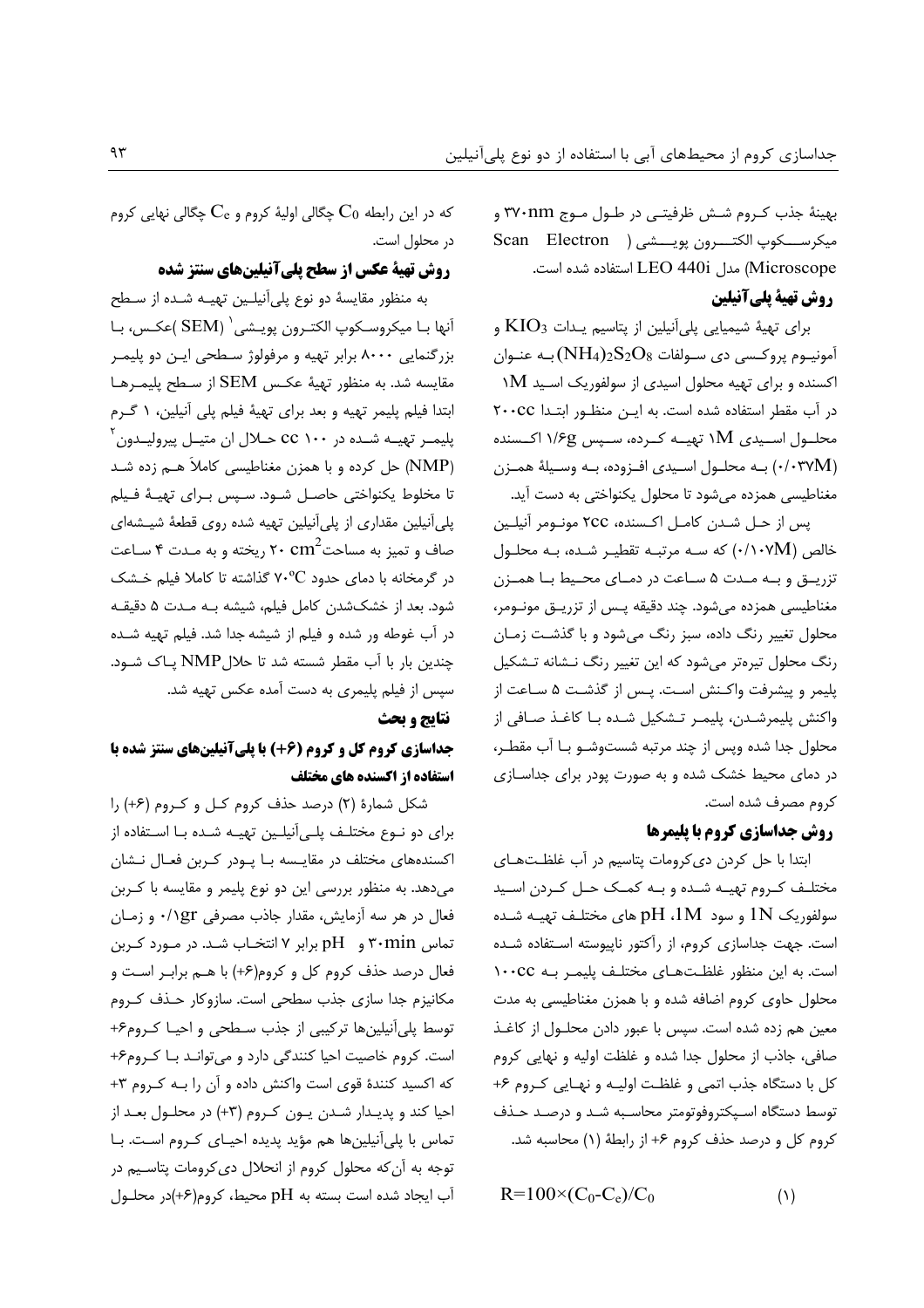HCrO4  $CrO_4^2$   $Cr_2O_7^2$  بِـــه فرمهـــای آنیـــونی  $Cr_2O_7^2$ درمی آید. گروههای نیتروژن با بار مثبت در پلی آنیلین می توانـد جذب كننده آنيون هاى كروم (۶+) در محلول به سازوكار جـذب سطحی الکترواستاتیکی باشند. با احیای کـروم (۶+) بـه کـروم (٣+) سازوكار جذب الكترواستاتيكي از بين مي رود، زيـرا كـروم (٣+) به شكل كاتيونى در محلول ظاهر مى شود. در اين حالت نیز با توجه به آن که نیتروژن موجود در پلیآنیلـین متعلـق بـه ستون پنجم جدول تناوبی است در آخرین اربیتال خـود الكترون آزاد دارد. این الكترونها مـى تواننـد تاحـد نـاچیزى یونهای کروم (۳+) را جذب کنند و کمی جـذب کـروم (۳+) نیز رخ بدهد. نتایج حاصل مبین آن است که پلیآنیلین سـنتز شده با استفاده از مادهٔ اکسنده آمونیوم پروکسی دی سـولفات عملکرد مطلوبتری در حذف کـروم (۶+) و پلـیآنیلـین سـنتز شده با استفاده از ماده اکسنده پتاسیم پدات عملکرد بهتری در حذف کروم کل را داشته و هر دو پلیمـر درصـد حـذفی حـدود سه برابر كربن فعال را در شرايط مشابه دارند. شكلهاى شمارهٔ (۳و۴) عکس SEM تهیه شده از سطح دو پلـیآنیلـین تهيـه شـده بـا دو مـادهٔ اكـسند مختلـف را نـشان مـىدهـد. همان طور که از این شکلها پیداست پلی آنیلین سـنتز شـده بـا استفاده از پتاسیم یدات، دارای سطح یکنواخـتتـر بـا خلـل و فرج بسیار ریز در سطح خود است، در حالی که پلی آنیلین تهیه شده توسط آمونيوم پرسولفات داراى سطحى ناهموار و با خلـل و فرج بزرگتر است. این تغییر مرفولوژی سطحی در دو نـوع پلیمر باعث میشود که سطح مخصوص دو نـوع پلیمـر تغییـر کند و تعداد و چیدمان گروههای نیتروژن نیز دگرگـون شـده و در نتیجــه خــواص احیــا کننــدگی و جــذب ســطحی ایــن دوپلی آنیلین با هم متفاوت باشد.



شکل شمارة (2):در صد حذف کروم کل و کروم 6+ با یلی آنیلینهای سنتز شده با اکسندههای مختلف در مقایسه **با کرین فعال** 



شکل شمارة (3): عکس SEM تهیه شده از سطح پلی آنیلین سنتز شده با استفاده از پتاسیم یدات با



شکل شمارة (4):عکس SEM تهیه شده از سطح **یلیآنیلین سنتز شده با استفاده از آمونیوم پروکسی دی** سولفات با بزرگنمایی ۸۰۰۰ برابر

### **بررسی زمان تماس**

به منظور بررسی زمان تماس ۶۰/۱ گرم پلیمر سنتز شده به ۱۰۰ میلی لیتر محلول حاوی کروم (۶+) به غلظت ۵۰ ppm و ۲۷ Ph= اضافه شد و توسط همزن مغناطیسی به مـدت ۲، ۰۱۵ ۳۰ و۶۰ دقیقه عمل اختلاط صورت گرفت، سـپس پلیمـر از محلول کروم جدا شد و غلظت اولیـه و نهـایی کـروم کـل وكروم (۶+) در محلول اندازهگيري شد و از معادلـهٔ (۱) درصـد حذف کروم کل و کروم (۶+) و در زمان های مختلف محاسبه شد و در شکلهای (۵ و ۶) آمده است. نتایج حاصل مبین آن است که زمان بهینه برای جداسازی کروم کل برای هر دو نوع پلی آنیلین در حـدود ۳۰ دقیقـه اسـت هرچنـد کـه بخـش چشمگیری از کروم کل در چنـد دقیقـه اوّل جـدا شـده اسـت. زمان بهینهٔ برای حذف کروم (۶+) در هر دو نوع پلیآنیلین در حد ۵ دقیقه است و این به دلیل این است کـه واکـنش۱صی احیا و جذب سطحی کروم (۶+)سریع تر رخ داده وکروم (۶+)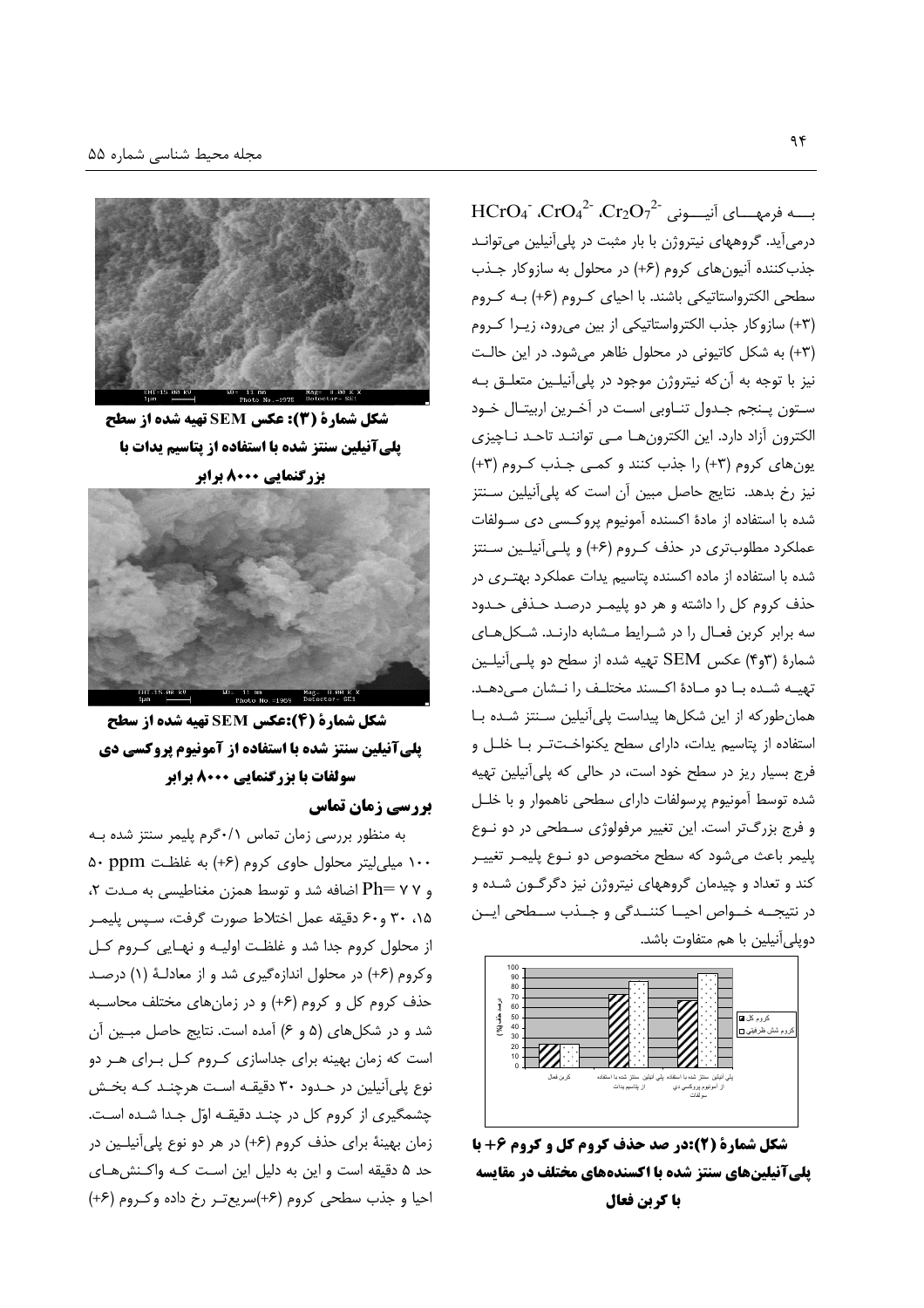جذب و یا به به کروم (٣+) احیا شده و کروم (٣+) احیـا شـده طی زمانی حدود ۳۰ دقیقه بهآرامی جذب دو نــوع پلــیآنیلــین مے ,شود.

# بررسی تأثیر pH محیط آبی

به منظور بررسی تأثیر $\mathrm{H}$ ، ۰/۱ گرم از دو نوع پلیآنیلـین تهیه شده به ۱۰۰ میلی لیتر محلول 50ppm کروم ۶+ تهیـه شده در pH های مختلف از ۱ $-$ ۰۱۳، اضـافه شـده و بعـد از ۳۰ دقیقه اختلاط غلظت کروم کل و کروم (۶+) محاسـبه شـده و نتایج در منحنیهای شکلهای شمارهٔ (۷ و ۸) نشان داده شده است.

همان طور که از نتایج پیداست برای پلی آنیلین سنتز شـده با استفاده از پتاسیم یدات حـداکثــر درصــد حــذف کــروم کــل در $\rm{pH}$ رخ داده و در  $\rm{pH}$  کمی درصد حذف کـروم کـل کم شده و دوبـاره تــا pH=۹ افــزايش يافتــه و ســپس حالــت نزولی به خود گرفته و در۱۳ =pH درصد حـذف کـروم کـل برابر صفر شده است.

برای پلی آنیلین سنتز شده با استفاده از آمونیوم پروکسی دی سولفات در صد حذف کروم کل در pH=۱۱ به حـد اکثــر خود رسیده و برای هر دو حالت اسیدیتر و بازیتر این مقـدار كاهش مى يابد. دليل اين تغييرات درصد حذف كروم كل با H به این موضوع پرداختـه است کـه یـون کـروم در pH هـای مختلف شکلهای مختلفی به خود میگیرد در pHهای زیر ۴ A–۴ کروم ۶+ بـه شـکل  $\mathrm{Cr_{2}O_{7}}^{2}$  ظـاهر شـده در pH هـای ۴–۸ pH نظاهر شده و در HCrO4 و HCrO4 نظاهر شده و در pH  $\mathrm{C}$ هی بالای ۸ بیشتر به فرم  $\mathrm{CrO_4}^{2^\star}$  ظاهر میشود.

نتايج حاصل حاكى از آن است كه پلى آنيلين سنتز شده با استفاده از پتاسیم یدات بهتر میتواند یون  $\text{Cr}_2\text{O}_7^{-2}$  را جـذب کند و پلی آنیلین سنتز شده با استفاده از آمونیوم پروکسی دی سولفات میتواند یون  $\mathrm{CrO_4}^{2-}$  را جذب کنـد بنـابراین ایـن دو پلیمر در این pH ها عملکرد بهتری در جذب کروم داشتهاند.

هر دو نوع پليآنيلين تهيه شده به منظور حذف كـروم ۶+ در pH های پایین عملکرد مطلوبتری دارند و به ایـن علـت که در محیطهای اسیدی عمل احیای کروم بسیار قویتر بوده و علاوه بر جذب كروم (٤+) توسط پلـي آنيلـين، بخـشى از آن نیز احیاء شده و تبدیل به کروم (۳+) و سپس جذب پلی آنیلین مىشود



شکل شمارة (5):منحني تغييرات درصد حذف کروم



شکل شمارة (6):منحني تغييرات درصد حذف کروم



**شکل شمارة (7): بررسی اثر pH بر درصد حذف کروم کل برای دو نوع پلیآنیلین سنتز شده** 



شکل شمارة (8):بررسي اثر pH بر درصد حذف کروم4+ برای دو نوع پلیآنیلین سنتز شده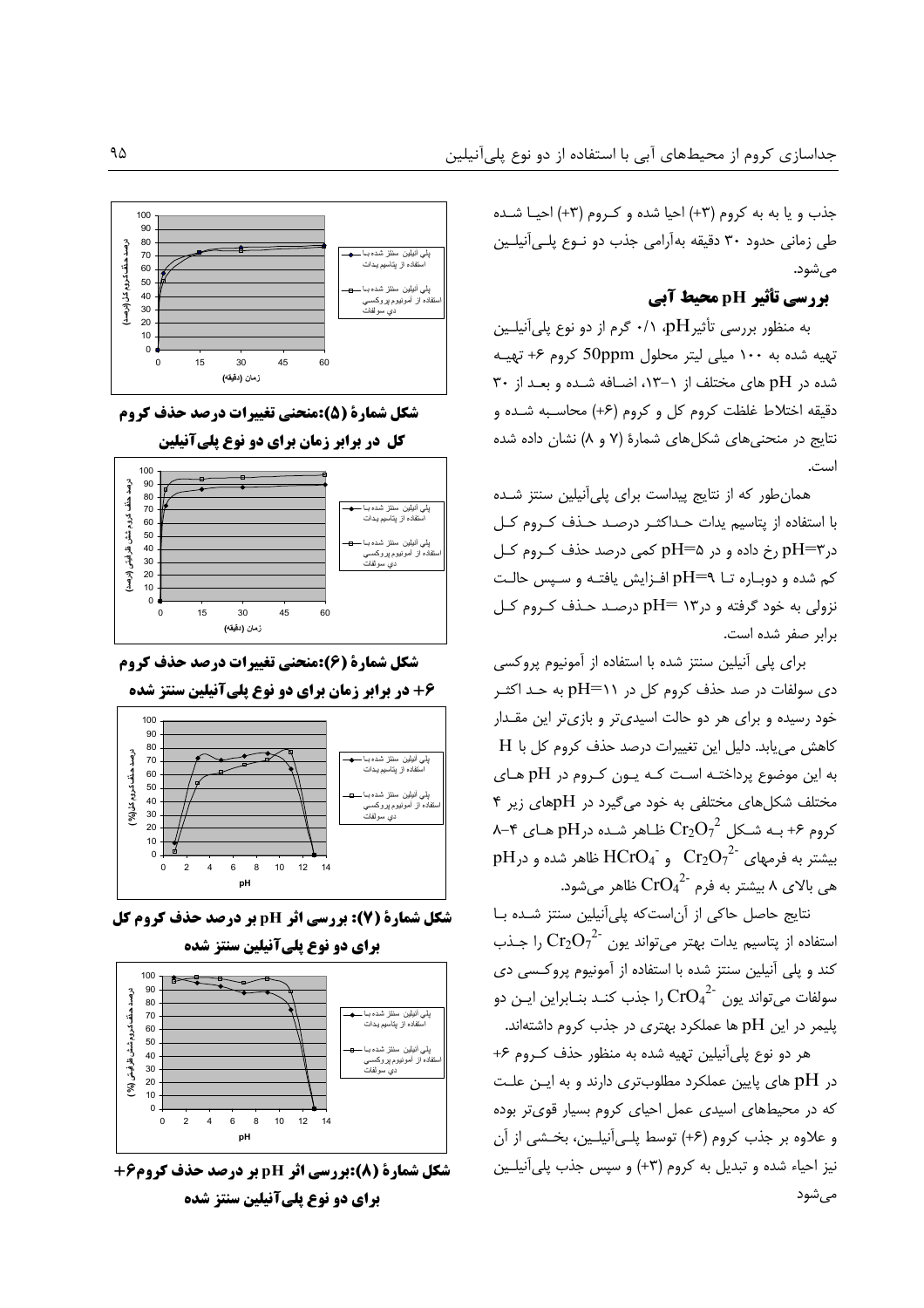#### بررسی همدماهای فروندلیچ و لانگمویر

بـه منظـور بررسـي فراينـد جـذب سـطحي، همـدماهاي .<br>فروندلیچ و لانگمویر مطرح هستند کـه بـه ترتیـب بـه شـکل سادلات  $X/m = K C_e^{-1/n}$  ,  $X/m = K C_e^{-1/n}$  بیان  $\log X/m =$  می شوند. فرم خطی معادله فروندلیچ به شـکل بیان میشود کـه  $\rm C_e$  غلظـت يــون  $\rm \log~K$  + 1/n  $\rm \log~C_e$ کروم در فاز مایع بعد از زمان اختلاط(mg/l )،  $X$  مقدار مـاده  $k$  جذب شده به ازای واحد جـرم مـاده جـاذب (mg/g)،  $n$ و شوابت فروندليچ است. $\rm{b.}$  ثابت لانگمـويرو  $\rm{X_{m}}$  مقـدار حـداكثر ماده جذب شده به ازای واحد جرم ماده جاذب است $\mathrm{mg/g})$ .

به منظور بررسی معادلات همدمای جذب ۰/۱ گرم از دو نوع پلی آنیلین به ۱۰۰ سی سی از محلول کروم تهیـه شـده از غلظتهای pH= ۷، در pH= ۷ اضافه شـده و غلظـت نهایی کروم کل بعـد از ۳۰ دقیقـه تعیـین شـد کـه در جـدول شمارهٔ (۱) بیان شده است. منحنیهای همدمای ترسیم شده برای دو نوع پلیمر سنتز شده در شکلهای شـمارهٔ (۹–۱۲) بـه نمایش گذاشته شده است.

نتايج به دست آمده حـاكي از آن اسـت كـه هـر دو نـوع پلیأنیلین بـا تقریـب قابـل قبــولی ازهمـدماهای لانگمــویر و فروندليچ پيروي مي كند.

در جــدول شــمارهٔ (۲) ثوابــت همــدماهاى لانگمــوير و فروندلیچ برای دو نوع پلیآنیلین نشان داده شده است. ضرایب و k وb برای پلیآنیلین سـنتز شـده بـا اسـتفاده از آمونیــوم  $\ln$ پروکسیدیسولفات بیشتر از پلیآنیلین سنتز شده با استفاده از پتاسیم یدات است ولی ضریب  $\rm X_m$  در پلیآنیلین سنتز شده بـا استفاده از يتاسيم يدات بيشتر است.



شکل شمارة (9):همدمای فروندلیچ برای پلیآنیلین سنتز شده با استفاده از یتاسیم یدات



شکل شمارة (10):همدمای لانگمویر برای پلیآنیلین



شکل شمارة (11):همدمای فروندلیچ برای پلی آنیلین





شکل شمارة (12):همدمای لانگمویر برای پلی آنیلین سنتز شده با استفاده از آمونیوم پروکسی دی سولفات

# بازیابی کروم کل توسط دو نوع پلیآنیلین

بـه منظـور بررسـی بازیـابی کـروم کـل توسـط دو نـوع یلی آنیلین، ۰/۱ گرم پلیمر سنتز شده به ۱۰۰ میلی لیتر محلول حاوى كروم ۶+ به غلظت o۰ ppm وpH= ۷ اضافه شده وبـا همزن مغناطیسی به مدتهای ۳۰ دقیقه عمل اختلاط صورت گرفت. بعد از عمل اختلاط غلظت نهایی یون کروم در محلول محاسبه شد. سپس پلیمر از محلول کروم با کاغذ صـافی جـدا شده و به ظرف دیگری حاوی ۱۰۰ میلی لیتر سـود ۰/۲ مـولار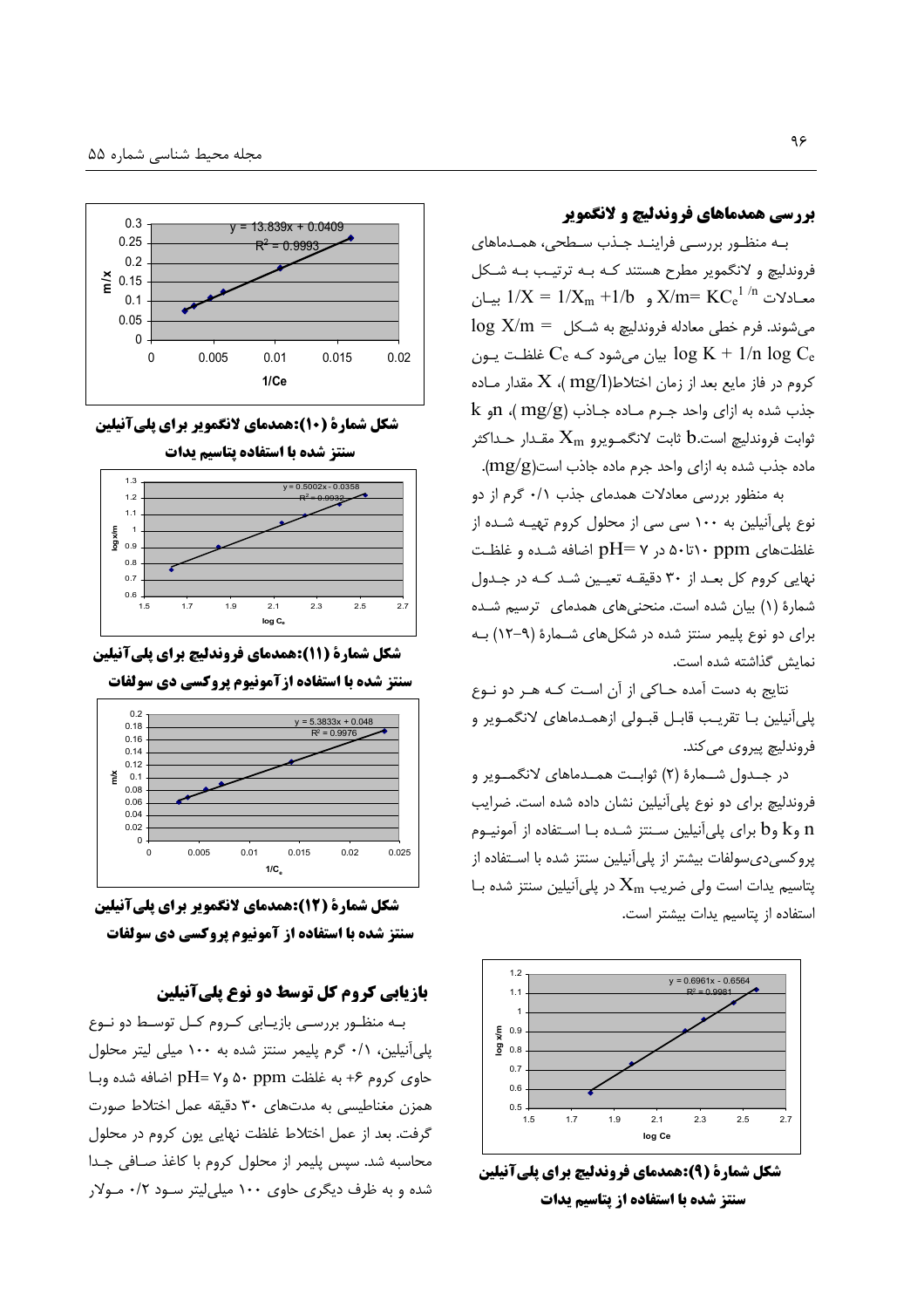انتقال داده شده و به مدت یک ساعت با همان شرایط هم زده شد .(همین عمل برای اسید نیتریک ۰/۱ مولار نیز تکرار شد). سپس کروم کل در محلول سـود۰/۲ مـولار و اسـيد نيتريـک ٠/١ مولار تعيين و درصد بازيابي كروم از فرمـول ٢ محاسـبه شد.

 $R=100\times C_{t}/(C_{0}-C_{e})$  $(\tau)$ 

که در این رابطه  $\rm C_{0}$  غلظت اولیهٔ کروم و  $\rm C_{e}$  غلظت نهایی  $\cdot$ /۲ کروم بعد از جدا سازی و  $C_{\rm t}$  غلظت کروم در محلول سود مولار و اسید سولفوریک ۰.۱ مولار است. شکل شمارهٔ (۱۳) بازیابی کروم کل را برای دو نوع پلیآنیلین با استفاده از سود ۰/۲مولار و اسید نیتریک ۰/۱ مولار نشان میدهد. نتایج حاصل مبین آن است که هر دو نوع پلی آنیلین در محیط سود حدود ۳۰ درصد و در محیط اسید نیتریک بالغ بر ۶۵ درصد کروم جذب شده را به محیط

برگردانده و به عبارت بهتر بازیابی کردهاند که در این میان عملکرد پلیآنیلین سنتز شده با استفاده از پتاسیم یدات کمی بهتر است.



شکل شمارة (13): درصد بازیابی کروم کل برای دو **نوع یلیآنیلین با استفاده از سود ۰/۲ مولار واسید نیتریک** 1/0 مولار

|  |  |  | <b>جدول شمارة (1): غلظت نهایی کروم(ppm ) بعد از اختلاط 70. گرم پلیآنیلین به 25 100 1 از محلول کروم در pH=7</b> |
|--|--|--|----------------------------------------------------------------------------------------------------------------|
|--|--|--|----------------------------------------------------------------------------------------------------------------|

| غلظت اوليه (ppm)                                       |  | ١۵         | ۲۵         |      |       | ۵۰   |
|--------------------------------------------------------|--|------------|------------|------|-------|------|
| پلی آنیلین سنتز شده با استفاده از پتاسیم یدات          |  | $\Delta$ ۴ |            | ۹/۲  |       | ۱۳/۲ |
| پلیأنیلین سنتز شده با استفاده از أمونیومپروکسیدیسولفات |  |            | $\sqrt{7}$ | ۱۲/۴ | ۱۴/۵۶ | ۱۶/۴ |

#### جدول شمارة (2): ثوابت همدماهای لانگمویر و فروندلیچ برای دو نوع پلیآنیلین

| حاذب                                                    |                  |             | Λm                  |
|---------------------------------------------------------|------------------|-------------|---------------------|
| پلیآنیلین سنتز شده با استفاده از پتاسیمیدات             | $1/\mathfrak{r}$ | $\cdot$ /۲۲ |                     |
| پلی آنیلین سنتز شده با استفاده از آمونیومپروکسیدیسولفات |                  | .47         | $Y \cdot / \Lambda$ |

#### نتيجه گيري

در این پژوهش دو نوع پلی آنیلین با استفاده از دو نوع اكسنده شامل يتاسيم يدات و آمونيوم يروكسي دى سولفات سنتز شدهاند و به صورت پودر برای جداسازی و احیاء کروم ۶+ استفاده شدهاند. مكانيزم حذف كروم براى هر دو نوع یلی آنیلین ترکیبی از جذب و احیای کروم بیان شد. پلی آنیلین سنتز شده با استفاده از پتاسیم یدات عملکرد بهتری در حذف کروم کل و پلی آنیلین سنتز شده، با استفاده از آمونیوم پروکسی دی سولفات در حذف و احیای کروم ۶+ دارد. برای هر دو نوع پلی آنیلین تهیه شده زمان بهینه حذف کروم کل در حد ۳۰ دقیقه و زمان بهینه حذف کروم ۶+ در حد ۵ دقیقه محاسبه شد. یلی آنیلین سنتز شده با استفاده از یتاسیم یدات بیشترین درصد حذف کروم کل را در pH= ۳ و

پلی آنیلین سنتز شده با استفاده از آمونیوم پروکسیدی سولفات بیشترین درصد حذف کروم کل را در ۱۱ =pH از خود نشان دادهاند. هر دو پلی آنیلین بیشترین در صد حذف کروم (۶+) را در pHهای اسیدی و بویژه در pH =۱ داشتهاند. هر دو نوع یلی اَنیلین سنتز شده مطابقت قابل قبولی با همدماهای لانگمویر و فروندلیچ در حذف کروم داشتهاند. علت تفاوت عمکرد دو نوع پلیمر، تأثیر نوع مادهٔ اکسنده بر شکل و مرفولوژی پلیمر و چیدمان و تعداد گروههای نیتروژن در پلی آنیلین بیان شد.

بادداشت

1- Scan Electron Microscope (SEM)

2-N-Methyl Pyrrolidone (NMP)